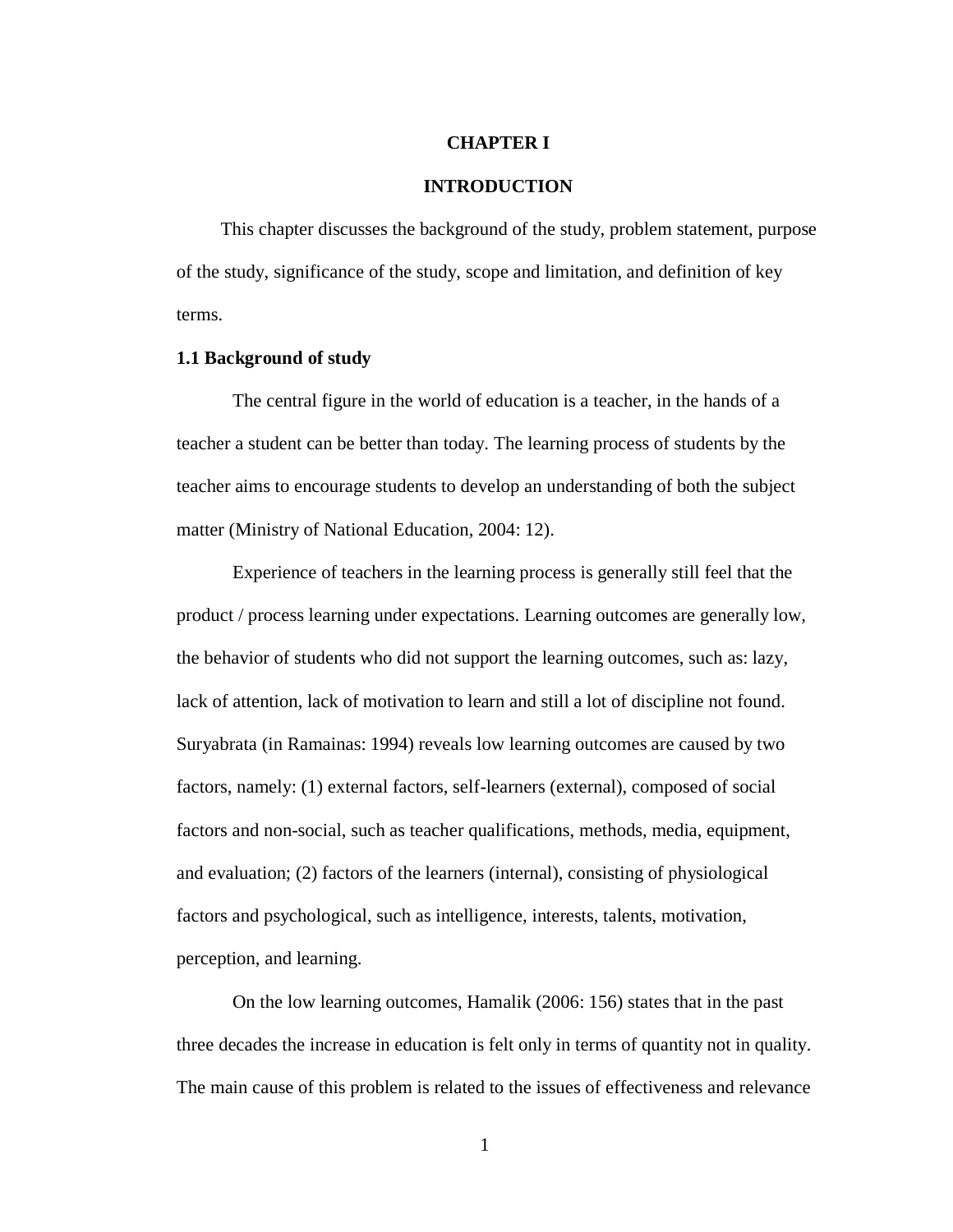of education implemented. Effectiveness of education is closely related to the implementation of the educational process is done, while the relevance of education with regard to the suitability of interests, talents, and abilities of learners and the needs of society, science and technology.

Various causes of low student learning outcomes is alleged to arise from the learning system is done in educational institutions. The main causes of the failure at the same time the success of a process of learning in a teacher education is the ability to manage resources with the help of instructional media. It was quite reasonable considering learning can be interpreted as an arrangement of information (Heinich, 2005: 7) Learning includes the selection, preparation, and delivery of information in the right environment and is the way learners interact with that information.

Many studies were conducted to see how the efforts to improve the conditions of teaching and learning outcomes. Research conducted by Entis Sutisna (2007) with the title "Model-Based Learning Grammar Website; Studies conducted on Student English Language Study Program Faculty of Teacher Training and Education Pakuan Bogor University "found that low ability students grammar with an average value of 57.09. This ability increases after therapy given grammar lessons through the website for one semester becomes 79.5. Rambun Pamenan (2006) to study "Interactive Learning Media Development in English Language Learning; Implementation Approaches Learning Study Completed in SMP indicates that based on the assessment of students, teachers and experts claim that the model developed media received a positive response as a medium to improve the learning ability of students in learning English.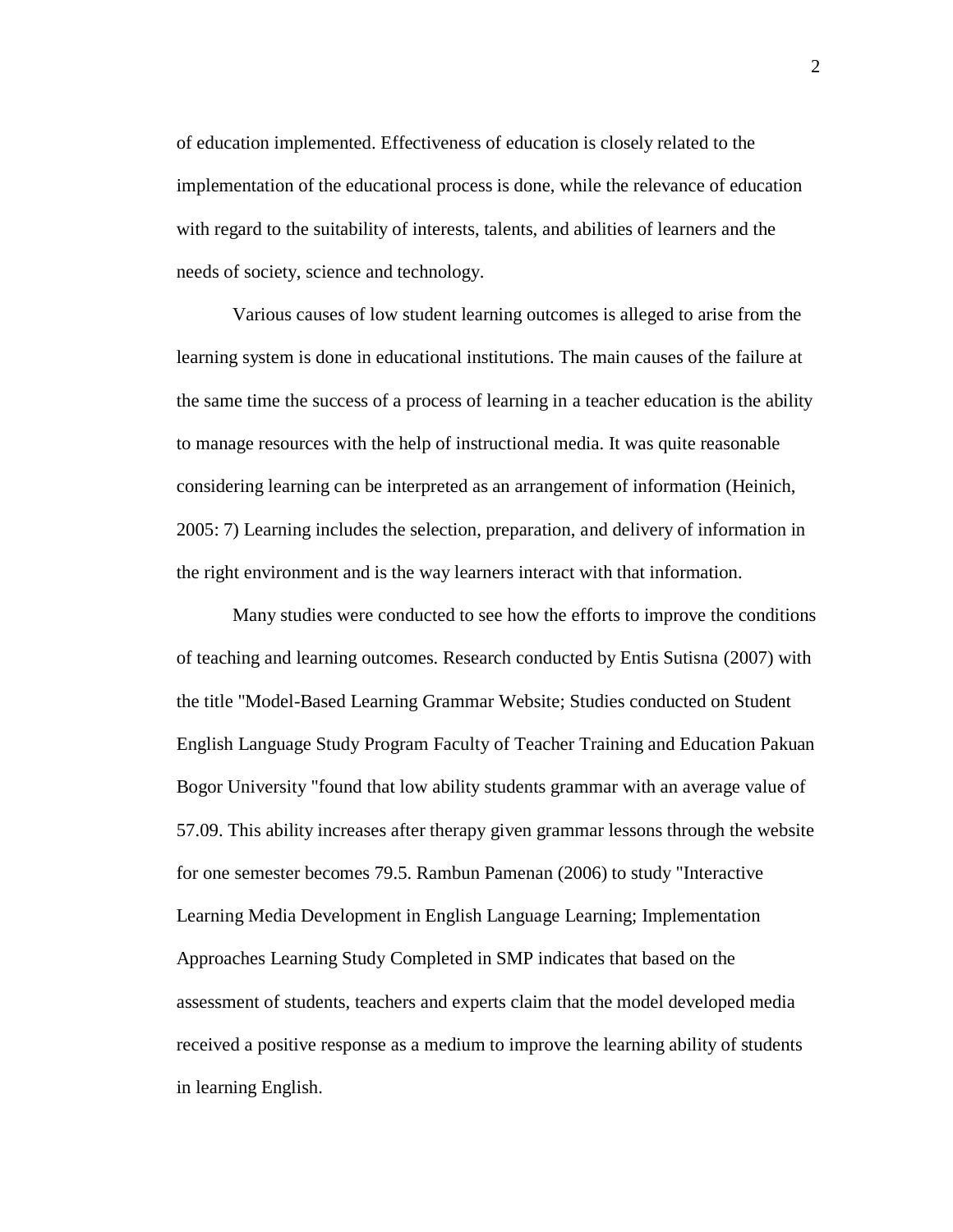Research by the gracious Princess Kirana, et al. (2009) Communicative Approach In English Speaking Skills Improvement Seen From Student Motivation PGSD FKIP University of March 11 Surakarta, From the research, it is known that there is a significant effect between the use of instructional approaches and levels of student motivation to speak English skills improvement, ie the difference in improvement of speaking skills in students who have low and high motivation to learn, as well as the use of communicative approach and expository.

Based on some empirical findings of the research that has been stated as above, so to make an alternative solution to improve the quality of learning that takes place in the classroom is during the researcher's coached. In a learning process, a teacher becomes a leader who directs the students to the learning objectives in general. Referral patterns of teachers will be a motivation for students to learn. Some leadership theorists argued that the concept of leadership is situational. That is a concept of leadership can be effective in the classroom or lesson or certain situations but not necessarily effective in other situations.

Effective learning or efficient among others is a must for applying creative learning. Learning is a challenge for teachers. They are required to provide a creative and innovative learning according to the material they teach. Learning is more inclined to attempt to maximize a teacher in learning to harness the potential of all children.

Basically, all children have the potential skill to achieve competence. If it is not until they reach competence, it does not mean they do not have that ability because more a result they are not provided learning experiences that are relevant to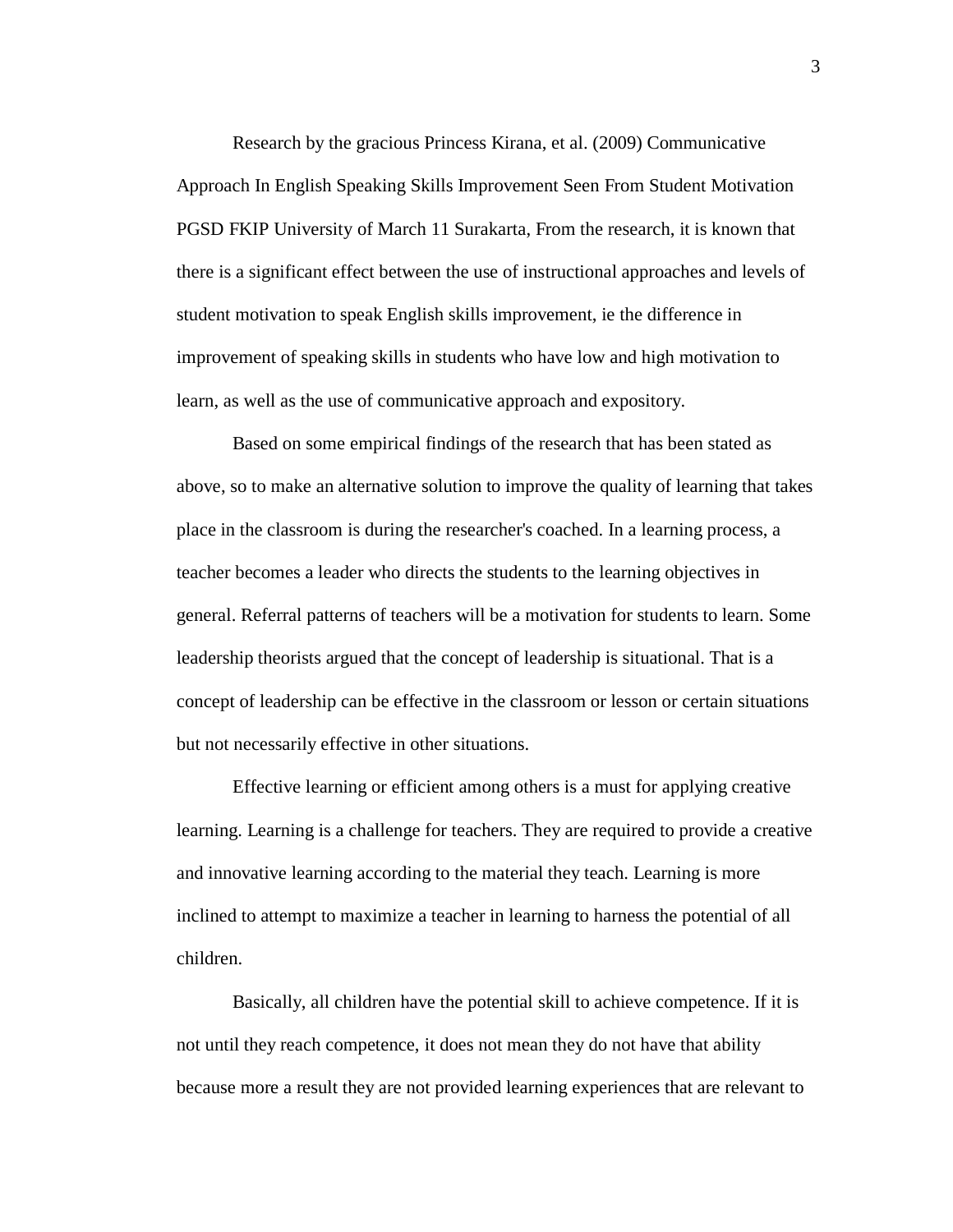the unique characteristics of each individual. Although the child is unique because it has a diversity of characteristics they have in common because both had: curious attitude (curiosity), being creative (creativity), as an active learner attitudes (active learner), and the attitude of a decision maker.

The existence of the implementation of a research has great potential to improve learning when implemented properly. Well implemented here means the parties involved (the teachers) try to consciously develop the ability to detect and solve the problems of education and learning through meaningful actions that can be taken into account to solve the problem or improve the situation and then carefully observe its implementation to measure the level of success.

From the condition that occurs in learning English VII grade in SMP Muhammadiyah 4 Giri that addresses the students encountered many difficulties, so the researcher conducted a conversation with a VII grade student in SMP Muhammadiyah 4 Giri conducted in the second semester of the academic year 2013/2014 that was still plenty of students who have difficulty in understanding English subjects, particularly when discussing the teaching of English subject matter on 'standard competence: Understanding the meaning of transactional and interpersonal conversation very simple to interact with the immediate environment, the Basic Competence Responding to the meaning contained in short spoken text is very simple functional accurately, fluently and acceptable to interact with the immediate environment.

From the observations in the form of observations made on the VII grade student when given questions and tests relating to the material on the English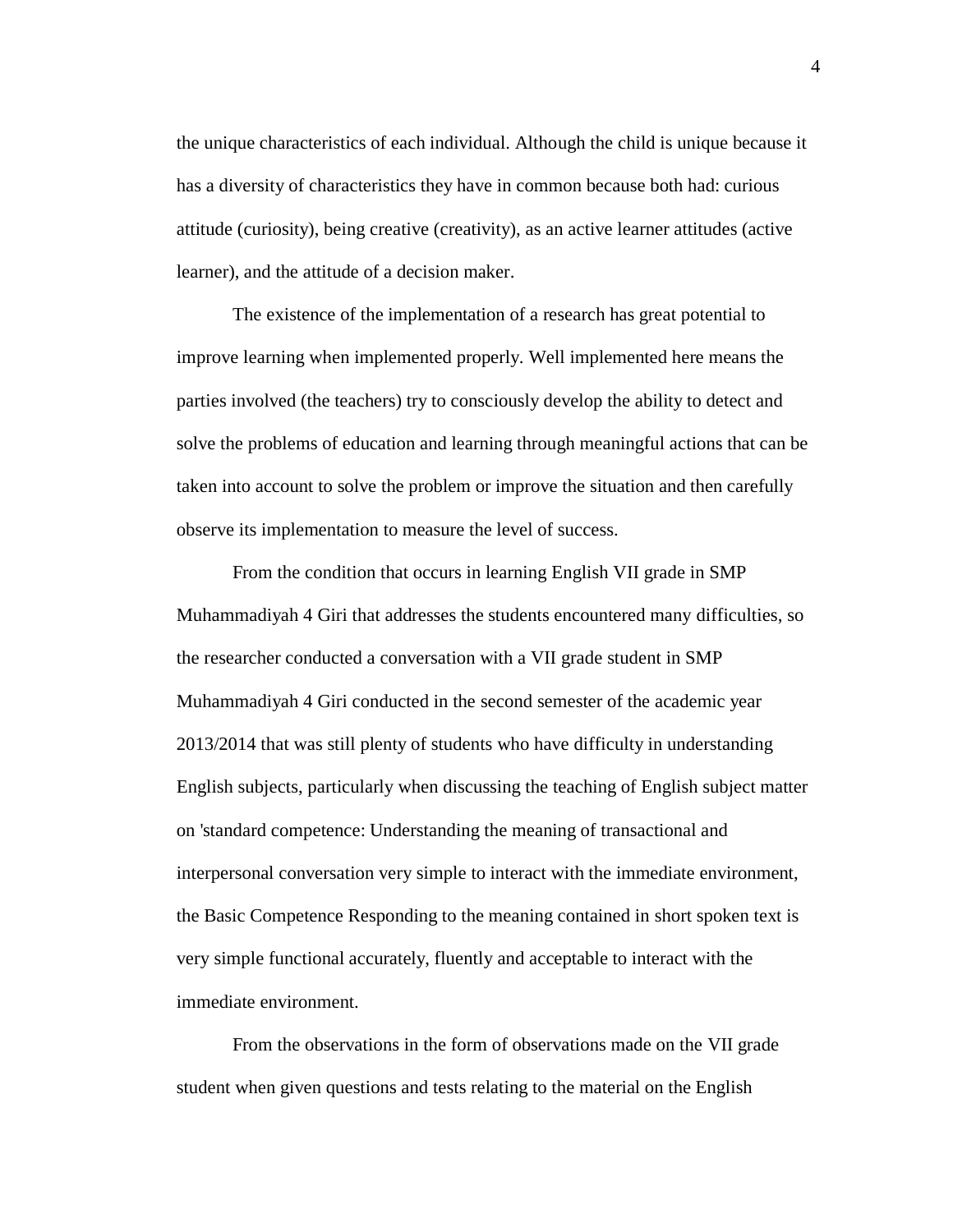Competency Standards: Understanding the meaning of transactional and interpersonal conversation very simple to interact with the immediate environment, the Basic Competence Responding to the meaning contained in spoken text is very simple short functional accurately, fluently and acceptable to interact with the immediate environment most of the mean values obtained by the student does not complete, it shows that the students are still less than optimal in mastering the English language materials on the basis of competence.

Based on these descriptions, the researcher who collaborated with teachers at SMP Muhammadiyah 4 Giri pursue a study that is expected to be useful in addressing current issues in the teaching of the VII grade, is to use the "discovery method of inquiry". Interested in studying the problems is such a desire to hold a study on "Increasing the seventh grade students' reading ability through the discovery method of inquiry in SMP Muhammadiyah 4 Giri".

# **1.2 Research problem**

Problems faced by students in VII grade SMP Muhammadiyah 4 Giri is the low mastery of English language competence Responding to the meaning of the spoken text contained in very simple short functional accurately, fluently and acceptable to interact with the immediate environment. Based on these issues the research questions that can be disclosed are:

a. How is the condition of the ability to learn the results of the Grade 7 students in understanding the material in the basic competence (KD) responds to the meaning of the spoken text contained in very simple short functional accurately, fluently and acceptable to interact with the immediate environment?